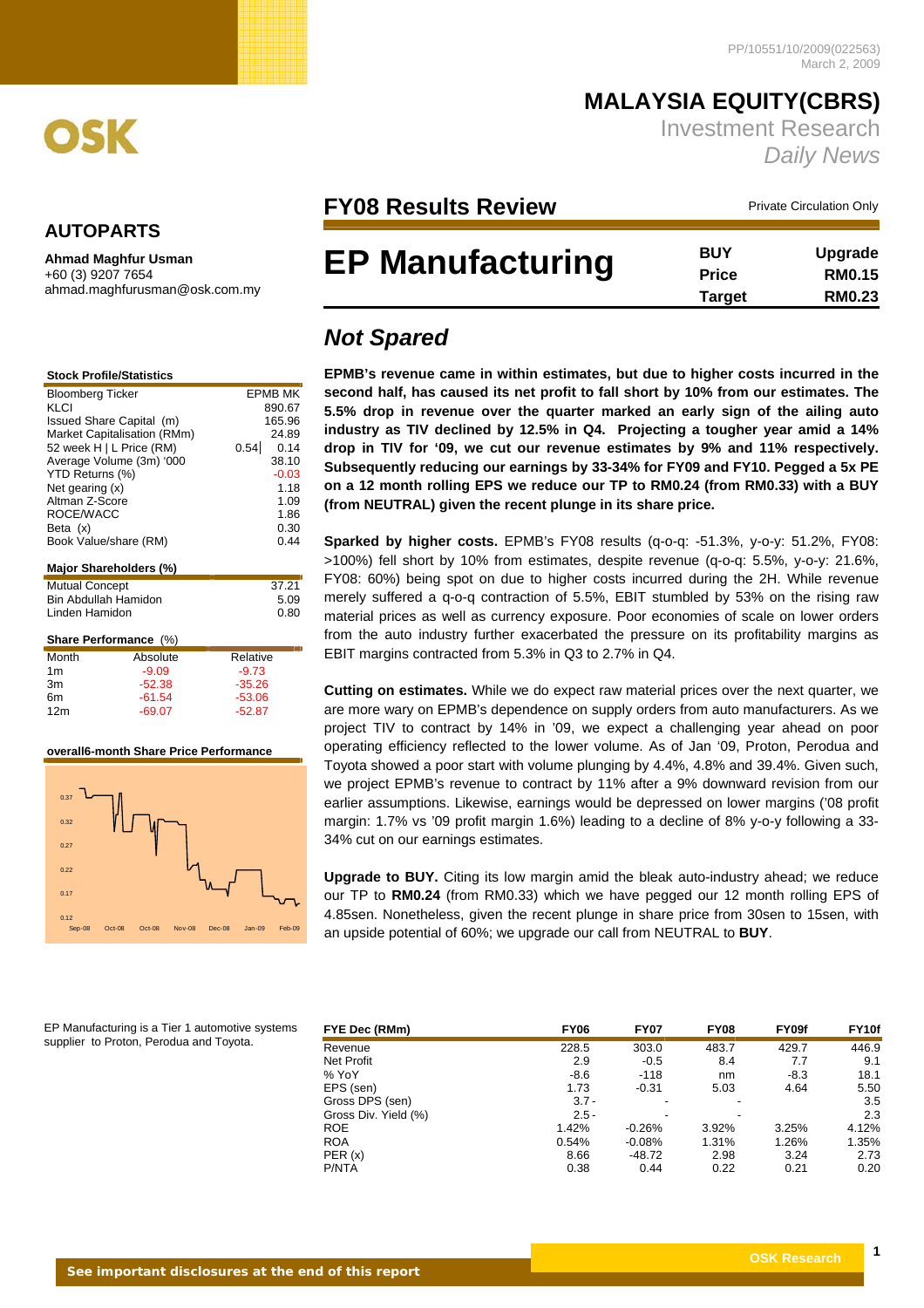$\mathcal{L}(\mathcal{L}^{\text{max}}_{\mathcal{L}})$ 

| <b>Quarter Results Table (With exceptional item)</b><br>YTD FY08<br>FYE Dec (RMm)<br>4Q08<br><b>YTD FY09</b><br>3Q08<br>$%$ chg |                          |         |          |          |          | $%$ chg  |
|---------------------------------------------------------------------------------------------------------------------------------|--------------------------|---------|----------|----------|----------|----------|
| Revenue                                                                                                                         | 122.64                   | 129.76  | $-5.5%$  | 483.73   | 303.02   | 59.6%    |
| <b>EBIT</b>                                                                                                                     | 3.27                     | 6.90    | $-52.6%$ | 24.78    | 10.20    | 143.0%   |
| <b>Finance Cost</b>                                                                                                             | $-3.32$                  | $-3.18$ | 4.3%     | $-14.32$ | $-14.83$ | $-3.4%$  |
| Associates                                                                                                                      |                          |         | na       |          |          | na       |
| PBT Before EI                                                                                                                   | 1.06                     | 3.08    | $-65.5%$ | 8.65     | 0.39     | 2129.9%  |
| ΕI                                                                                                                              | $\overline{\phantom{a}}$ | -       | nm       | -        |          | nm       |
| <b>PBT</b>                                                                                                                      | 1.06                     | 3.08    | $-65.5%$ | 8.65     | 0.39     | 2129.9%  |
| Tax                                                                                                                             | 0.52                     | 0.00    | nm       | 0.47     | 0.38     | 24.8%    |
| ΜI                                                                                                                              | $-0.19$                  | $-0.22$ | $-13.8%$ | $-0.77$  | $-1.27$  | $-39.9%$ |
| <b>Reported Net Profit</b>                                                                                                      | 1.39                     | 2.86    | $-51.4%$ | 8.36     | $-0.51$  | nm       |
| <b>Core Net Profit</b>                                                                                                          | 1.39                     | 2.86    | $-51.4%$ | 8.36     | $-0.51$  | nm       |
| EPS (sen)                                                                                                                       | 0.84                     | 1.72    | $-51.2%$ | 5.03     | $-0.31$  | nm       |
| <b>EBIT Margin</b>                                                                                                              | 0.03                     | 0.05    | $-2.7%$  | 0.05     | 0.03     | 1.8%     |
| NTA/Share                                                                                                                       | 39.52                    | 41.53   | $-4.8%$  | 39.52    | 34.22    | 15.5%    |